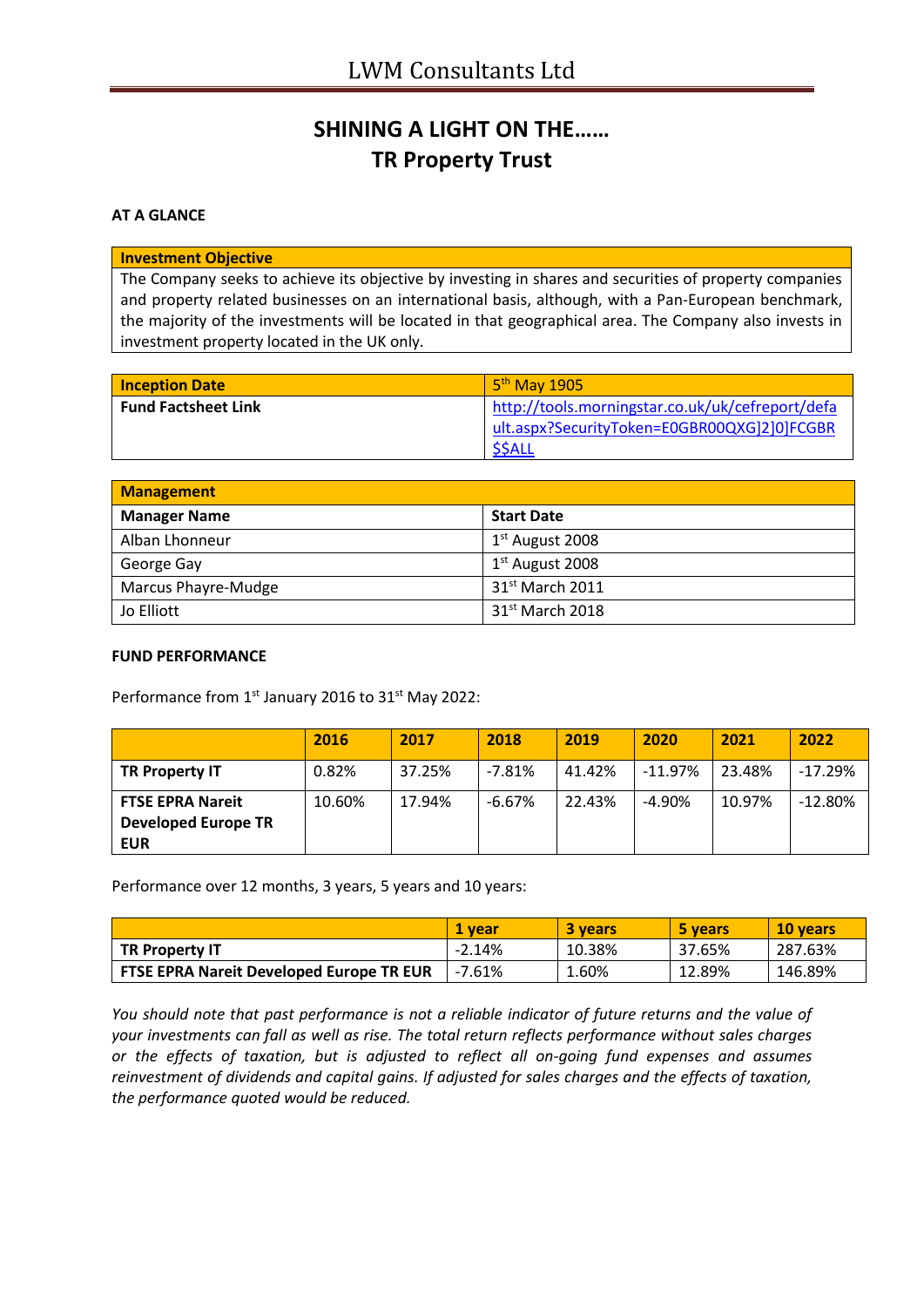# LWM Consultants Ltd

| <b>Tracking</b><br><b>Error</b> | <b>Active</b><br><b>Share</b> | <b>Upside</b><br><b>Capture</b><br><b>Ratio</b> | <b>Downside</b><br><b>Capture</b><br><b>Ratio</b> | <b>Batting</b><br><b>Average</b> | <b>Beta</b> | <b>Alpha</b> | <b>Equity</b><br><b>Style</b> |
|---------------------------------|-------------------------------|-------------------------------------------------|---------------------------------------------------|----------------------------------|-------------|--------------|-------------------------------|
| 3.56                            |                               | 119.40                                          | 98.78                                             | 66.67                            | 1.05        | 4.54         | Mid/Blend                     |

| <b>Volatility Measurements</b> |        |  |
|--------------------------------|--------|--|
| 3-Yr Std Dev (volatility)      | 23.58% |  |
| 3-Yr Mean Return (average)     | 3.35%  |  |

| <b>Investment Style Details</b> |        |
|---------------------------------|--------|
| Giant                           | 0.00%  |
| Large                           | 20.97% |
| Medium                          | 63.18% |
| Small                           | 12.23% |
| Micro                           | 3.62%  |

| Top 5 Holdings – 63 Equity Holdings |                          |       |  |
|-------------------------------------|--------------------------|-------|--|
| Vonovia SE                          | $\overline{\phantom{0}}$ | 9.58% |  |
| <b>Direct Property</b>              |                          | 6.22% |  |
| Argan                               | $\overline{\phantom{0}}$ | 5.06% |  |
| Segro PLC                           | $\overline{\phantom{0}}$ | 4.94% |  |
| Klepierre                           |                          | 3.93% |  |

| Top 5 Countries |       |  |
|-----------------|-------|--|
| United Kingdom  | 26.4% |  |
| Germany         | 17.1% |  |
| France          | 16.2% |  |
| Sweden          | 8.4%  |  |
| Belgium         | 6.9%  |  |

### **UPDATE….**

We have noticed a few changes over the last 12 months. The weighting to Germany has come down, the UK up, the weighting to small cap has reduced and mid-cap increased. This reflects a more defensive positioning and a reduction in gearing. This year has been difficult for the strategy with both what is happening in the Ukraine and inflation impacting performance. It has paid out a dividend but had to use reserves to top-up the last payment.

Only two companies have not returned to paying dividends and one of those they have sold. They remain positive in terms of rental income and valuations. Tenant demand is stable, there is a lack of new space, and many rental contracts contain indexation. In terms of valuations, these remain muted despite earnings growth and reduction in debt.

The market is seeing consolidation and moves from public to private companies. This has reduced the available investments for them. Areas of defensive they have moved into include Swiss Prime Site, Industrials REIT, PHP and Supermarket Income REIT. They have also moved more towards value rather than growth, adding Ediston, Klepierre, Vonovia, Phoenix Spree and Landsec, and reducing exposure to VGP, CLS Holdings, Unibail-Rodamco-Westfield.